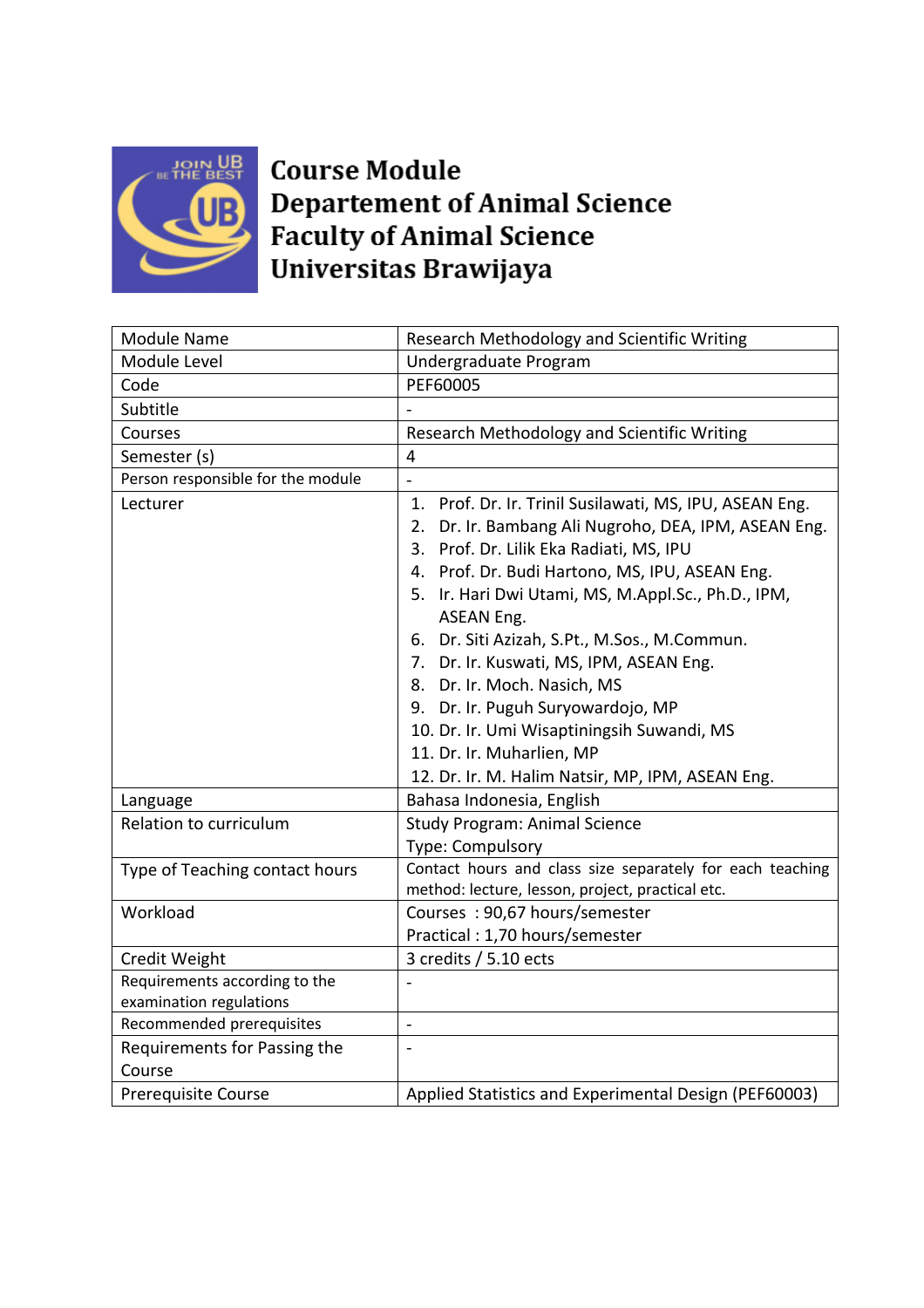| Module objectives/intended learning | Learning Outcomes:                                                                                          |  |  |
|-------------------------------------|-------------------------------------------------------------------------------------------------------------|--|--|
| outcomes                            | Contributing to the escalation and development of<br>1.                                                     |  |  |
|                                     | quality of life locally and globally (LO 2)                                                                 |  |  |
|                                     | Capability to analyse the development and<br>2.                                                             |  |  |
|                                     | implementation of technology through humanities,                                                            |  |  |
|                                     | ethical<br>and<br>scientific value as to<br>provide                                                         |  |  |
|                                     | appropriate solutions and ideas (LO 5)                                                                      |  |  |
|                                     | Capability to effectively communicate the thought,<br>3.                                                    |  |  |
|                                     | concept, implementation and analysis in oral and                                                            |  |  |
|                                     | written form, nationally and internationally (LO 9)                                                         |  |  |
|                                     | Capability to ethically design and perform<br>4.                                                            |  |  |
|                                     | experiments, analyze and interpret data as to                                                               |  |  |
|                                     | provide sustainable problem solving in Animal                                                               |  |  |
|                                     | Science (LO 12)                                                                                             |  |  |
|                                     |                                                                                                             |  |  |
|                                     | <b>Course Learning Outcomes:</b>                                                                            |  |  |
|                                     | Explain the importance of integrity (honesty and<br>1.                                                      |  |  |
|                                     | ethics) in preparing research, reporting research                                                           |  |  |
|                                     | results, and preparingscientific works.                                                                     |  |  |
|                                     | Explain the conceptual background, theoretical<br>2.                                                        |  |  |
|                                     | framework/concept,<br>literature<br>review,                                                                 |  |  |
|                                     | experimental research methodology, survey, and<br>qualitative aspects.                                      |  |  |
|                                     | Implement the preparation of experimental<br>3.                                                             |  |  |
|                                     | research proposals theoretically and practically in                                                         |  |  |
|                                     | the laboratory and the field, survey and qualitative                                                        |  |  |
|                                     | research.                                                                                                   |  |  |
|                                     | Conceptualize scientific articles<br>and<br>present<br>4.                                                   |  |  |
|                                     | scientific presentations properly.                                                                          |  |  |
|                                     | Objectives: This course includes comprehension in                                                           |  |  |
|                                     | writing a research proposal, research reports, and<br>scientific works in the field of animal science which |  |  |
|                                     |                                                                                                             |  |  |
|                                     | include; writing a research background, problem                                                             |  |  |
|                                     | identification and formulation, research objectives and                                                     |  |  |
|                                     | benefits, hypotheses, literature review, framework/                                                         |  |  |
|                                     | concept, research methods and research operational                                                          |  |  |
|                                     | framework, selection of statistical designs and data                                                        |  |  |
|                                     | analysis, presentation and interpretation of results and                                                    |  |  |
|                                     | discussion, conclusions and suggestions, references and                                                     |  |  |
|                                     | appendices, introduction to the types of scientific                                                         |  |  |
|                                     | publications, and the principles and practices of                                                           |  |  |
|                                     | scientific presentation in the form of seminar                                                              |  |  |
|                                     | presentations.                                                                                              |  |  |
|                                     | Knowledge: Explain the conceptual<br>background,                                                            |  |  |
|                                     | theoretical framework/concept, literature review,                                                           |  |  |
|                                     | experimental research methodology,<br>survey,<br>and                                                        |  |  |
|                                     | qualitative aspect, the importance of integrity (honesty                                                    |  |  |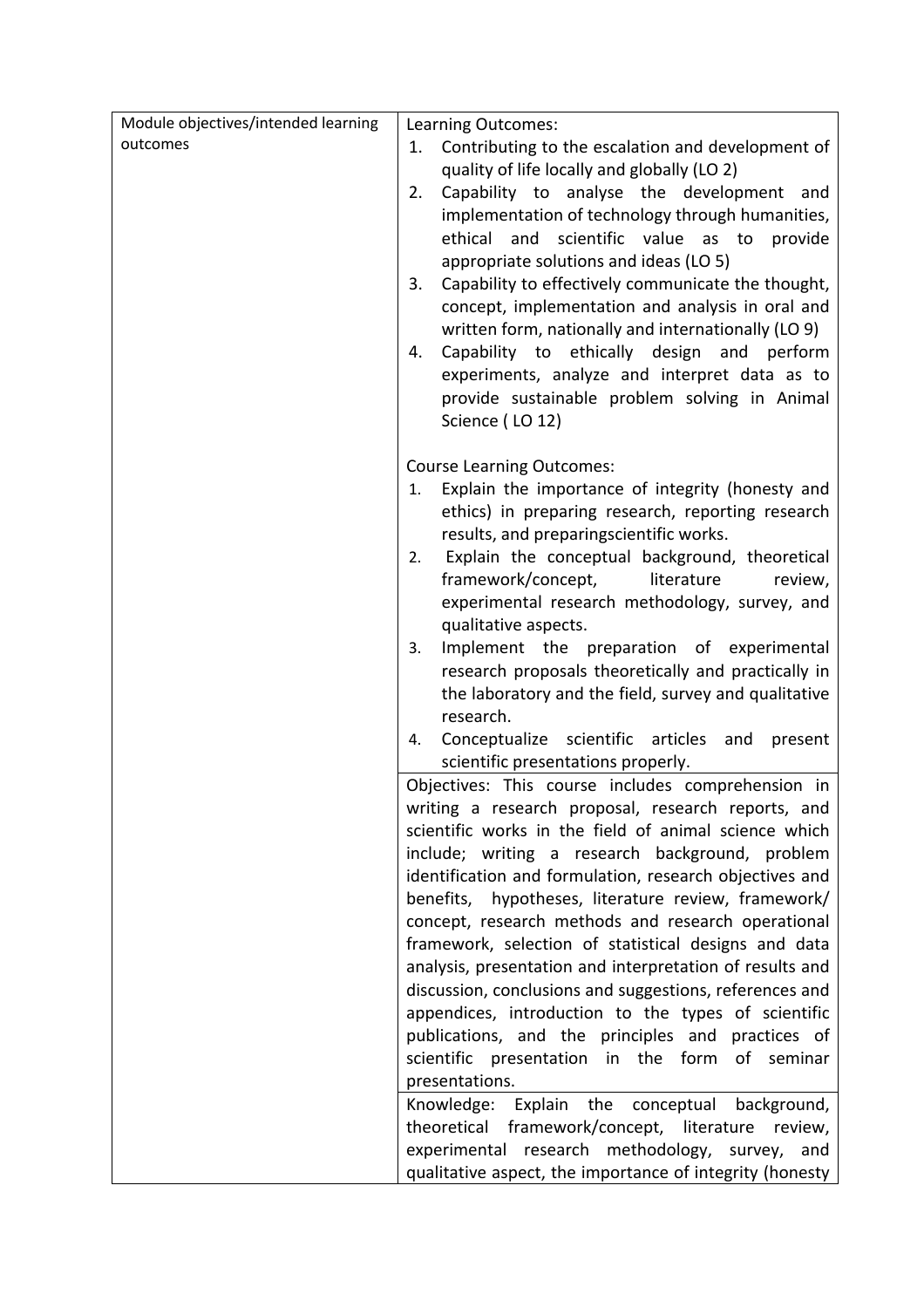|                                    | and ethics) in preparing research, reporting research                                                                                                                                          |  |  |  |
|------------------------------------|------------------------------------------------------------------------------------------------------------------------------------------------------------------------------------------------|--|--|--|
|                                    | results, and preparing scientific work                                                                                                                                                         |  |  |  |
|                                    | Skills: cognitive- Conceptualize scientific articles and                                                                                                                                       |  |  |  |
|                                    | scientific<br>present<br>presentations<br>properly.                                                                                                                                            |  |  |  |
|                                    | Phsycomotoric-Students are Implement the preparation                                                                                                                                           |  |  |  |
|                                    | of experimental research proposals theoretically and<br>practically in the laboratory and the field, survey and<br>qualitative research.<br>Competences: able to Selection of research topics, |  |  |  |
|                                    |                                                                                                                                                                                                |  |  |  |
|                                    |                                                                                                                                                                                                |  |  |  |
|                                    |                                                                                                                                                                                                |  |  |  |
|                                    | Scientific Writing,                                                                                                                                                                            |  |  |  |
|                                    | Definition of Scientific Research and Scientific<br>1.                                                                                                                                         |  |  |  |
| Learning Content                   |                                                                                                                                                                                                |  |  |  |
|                                    | Work, Utilization of Research Methods and                                                                                                                                                      |  |  |  |
|                                    | Scientific Work and the Relationship among                                                                                                                                                     |  |  |  |
|                                    | Disciplines of Science                                                                                                                                                                         |  |  |  |
|                                    | 2. Selection of research topics and writing                                                                                                                                                    |  |  |  |
|                                    | introduction                                                                                                                                                                                   |  |  |  |
|                                    | 3. How to Write a Literature Review                                                                                                                                                            |  |  |  |
|                                    | Definition and How to Write a Framework of<br>4.<br>Thinking                                                                                                                                   |  |  |  |
|                                    | Description and Method of Preparation of<br>5.                                                                                                                                                 |  |  |  |
|                                    | Research Methodology and How to Choose                                                                                                                                                         |  |  |  |
|                                    | Methods in accordance with Research Topic                                                                                                                                                      |  |  |  |
|                                    | 6. Writing Results and Discussion                                                                                                                                                              |  |  |  |
|                                    | 7. Scientific Presentation Techniques                                                                                                                                                          |  |  |  |
|                                    | 8. Writing Conclusions, Suggestions, and Attachments                                                                                                                                           |  |  |  |
|                                    | Designing Literature Studies<br>9.                                                                                                                                                             |  |  |  |
|                                    | 10. Description of Scientific Work                                                                                                                                                             |  |  |  |
|                                    | 11. Manuscript preparation techniques for journals                                                                                                                                             |  |  |  |
|                                    | 12. Manuscript Compilation Practices for Journals                                                                                                                                              |  |  |  |
| Study and examination requirements | Attendance > 80%                                                                                                                                                                               |  |  |  |
| and forms of examination           | Final Score > 44                                                                                                                                                                               |  |  |  |
|                                    | The final score component:                                                                                                                                                                     |  |  |  |
|                                    | 30% Midterm Exam, 30 % Final Exam, 20% Structured                                                                                                                                              |  |  |  |
|                                    | Assignments, 10% Quiz, and 10% Activeness                                                                                                                                                      |  |  |  |
|                                    | $A:80 <$ Final Score $\leq 100$                                                                                                                                                                |  |  |  |
|                                    | $B+$ : 75 < Final Score $\leq 80$                                                                                                                                                              |  |  |  |
|                                    | $B:69 <$ Final Score $\leq 75$                                                                                                                                                                 |  |  |  |
|                                    | $C+$ : 60 < Final Score $\leq 69$                                                                                                                                                              |  |  |  |
|                                    | $C: 55 <$ Final Score $\leq 60$                                                                                                                                                                |  |  |  |
|                                    | $D:50 <$ Final Score $\leq 55$                                                                                                                                                                 |  |  |  |
|                                    | $D+$ : 44 < Final Score $\leq$ 50                                                                                                                                                              |  |  |  |
| <b>Test Terms and Forms</b>        | Examination Requirements: A minimum of 80%                                                                                                                                                     |  |  |  |
|                                    | attendance to attend the Final Exam.                                                                                                                                                           |  |  |  |
|                                    | The form of the test: Multiple choices and/or Essay                                                                                                                                            |  |  |  |
| Learning Media                     | Projector and screens, VLM, Google Classroom                                                                                                                                                   |  |  |  |